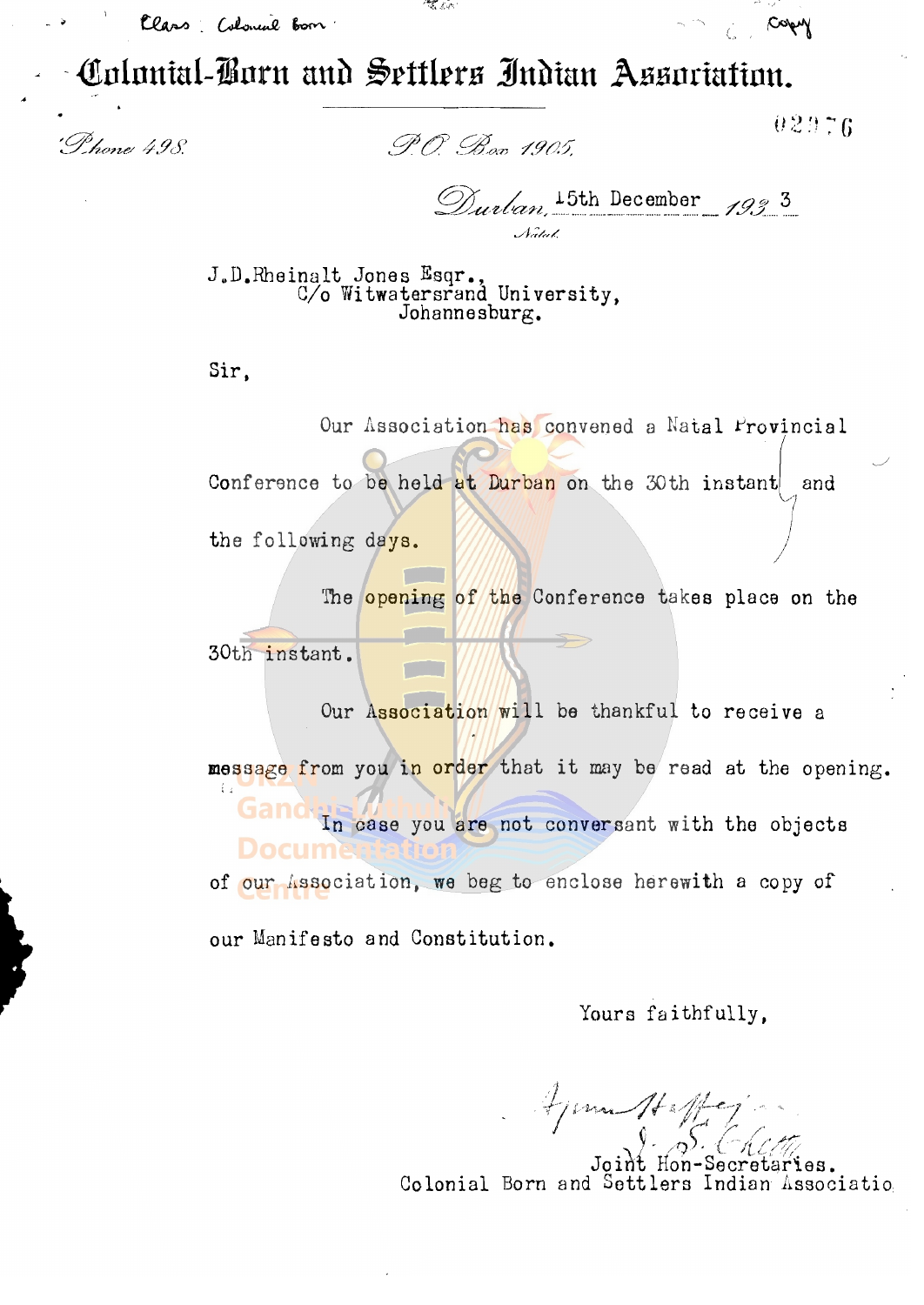No. CC/J/1488/33.

33.



the contract of

<sup>~</sup>

**P.** O. Box 2395, CONFIDENTIAL. Johannesburg,

'1

22nd December, 1933.

Dear Mr. Rheinallt Jones,

-**-**In accordance with our telephone conversation this morning I am writing to say that the Agent, after full consideration, feels that in his official capaoity he cannot recognize the Colonial Born and Settlers Indian Assooiation. The Agent in the past has always recognized 10 the South African Indian Congress as representing political opinion among Indians in South Africa and he will continue to accord that recognition. The Colonial Born and Settlers Indian Association has split from the Congress over the question of co-operation with the Union Government Colonisation Enquiry Committee and is a political Association, and it would be inconsistent for the Agent to give official support to both bodies.

The Agent particularly asks me to say that he hopes you will regard this letter as strictly confidential.

Yours sincerely,

as Hqms

J. D. Rheinall P. O. Box t Jones, 1176, Esq. , ~~ " JOHANNESBURG.

**Centre**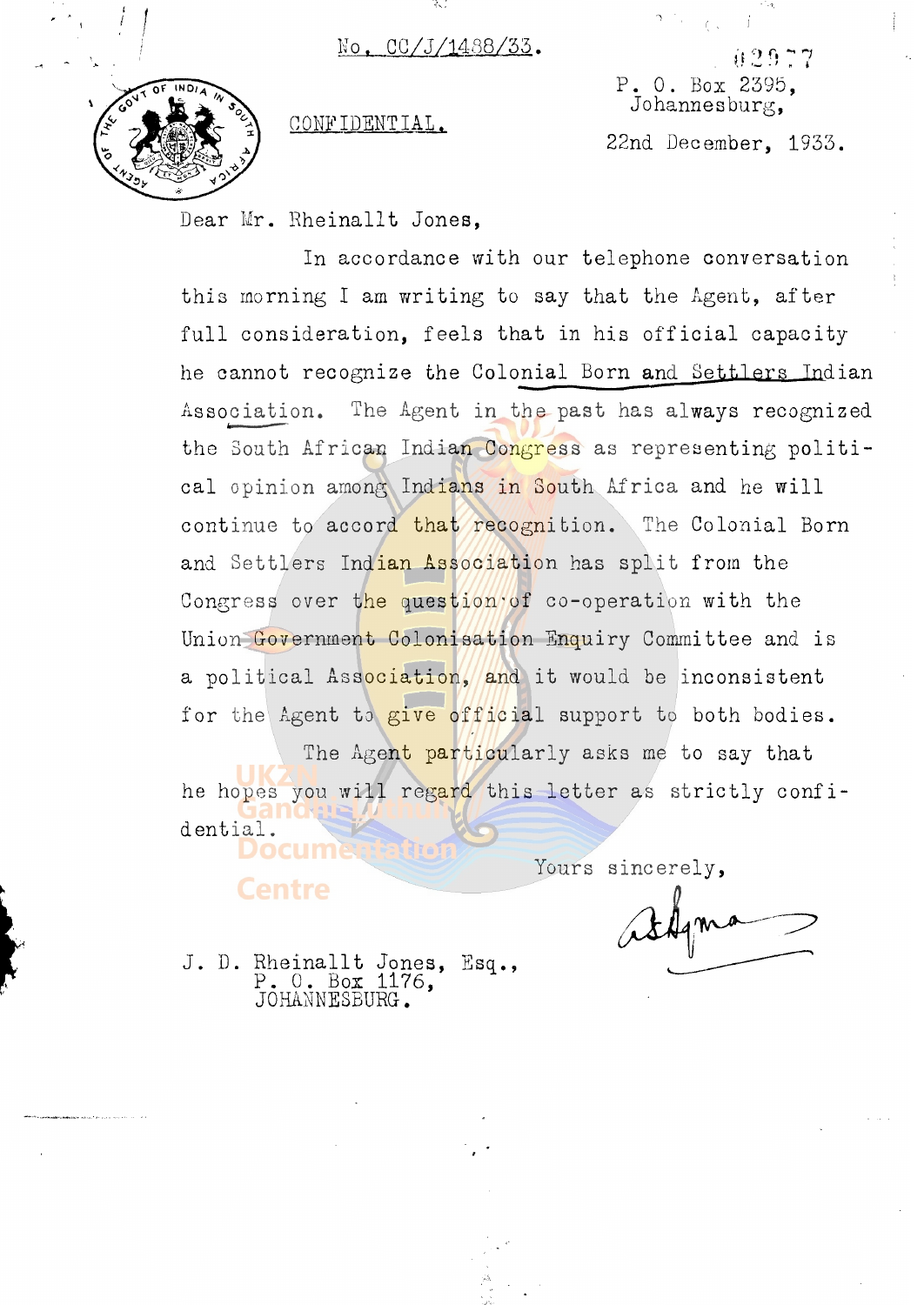|            | 1254<br>Accession No.                                                                                                                                             |            |  |
|------------|-------------------------------------------------------------------------------------------------------------------------------------------------------------------|------------|--|
| <b>BRN</b> | سؤااستم                                                                                                                                                           |            |  |
| Class No.  | 19 First Avenue,                                                                                                                                                  |            |  |
|            | DURBAN.<br>29th April, 1939.                                                                                                                                      |            |  |
| $42 + 8$   |                                                                                                                                                                   |            |  |
|            | Sir Sarvapalli Radhakrishnan, Ph.D.,<br>Oxford University,<br>OXFORD, England.                                                                                    |            |  |
|            | Dear Sir Radhakrishnan,                                                                                                                                           |            |  |
|            | the time<br>I trust by/this letter reaches you, you will be in                                                                                                    |            |  |
|            | i - TESTRI G <del>re</del> ni<br>harness again at the University.                                                                                                 |            |  |
|            | There was a conversation at the Marine Hotel lounge                                                                                                               |            |  |
|            | a few days before you left Durban between Mrs.Rama Rau and my-                                                                                                    |            |  |
|            | self regarding the amalgamation of the Congress with the Colonial                                                                                                 |            |  |
|            | Born Association, when Mrs. Hama Rau suggested that we should                                                                                                     |            |  |
|            | leave the new name to the choice of Mahatmaji. Subsequently<br>I have been working for unity<br>the matter was again mentioned at a lunch at Phoenix on the lines |            |  |
|            | suggested by Wrs. Rama Rau, and have so far attained a measure of                                                                                                 |            |  |
|            | success. I have had several talks with Ur. Christopher separately                                                                                                 |            |  |
|            | and then with him and his colleagues along with Mr.V.S.C.Pather,                                                                                                  |            |  |
|            | Mr.S.R. Naidoo and myself, and as a result of these interviews                                                                                                    |            |  |
|            | arrived at a formula that the only question standing in the way of                                                                                                |            |  |
|            | unity, viz: the name of the amalgamated body, be submitted to                                                                                                     |            |  |
|            | Mahatmaji for his decision, and that to be ado <sub>rated</sub> as final and                                                                                      |            |  |
|            | binding <b>On</b> both sides. The Committee Meetings of both the Con-                                                                                             |            |  |
| O          | gress and Colonial Born Association are being held tomorrow to                                                                                                    |            |  |
|            | adopt the formula, and thereafter the same with a Statement from                                                                                                  |            |  |
|            | each side will be forwarded to India. The Mahatmaji in his wisdom                                                                                                 |            |  |
|            | may feel that the name Congress shall remain more so that it is a                                                                                                 |            |  |
|            | body created by him and today he is in that atmosphere in India                                                                                                   |            |  |
|            | where the name of Congress is a household word. However, I feel                                                                                                   |            |  |
|            | that to ensure an everlasting unity and peace, and to create a                                                                                                    |            |  |
|            | spirit of goodwill on both sides there should be a name which                                                                                                     |            |  |
|            | is independent of the existing names. It would not make members                                                                                                   |            |  |
|            | of either side feel that they are joining a body which they at                                                                                                    |            |  |
|            | one time disliked. In course of time when all animosity has faded                                                                                                 |            |  |
|            | away/                                                                                                                                                             |            |  |
|            |                                                                                                                                                                   |            |  |
|            |                                                                                                                                                                   | 情報情報 とうにゅう |  |
|            | УŘ.                                                                                                                                                               |            |  |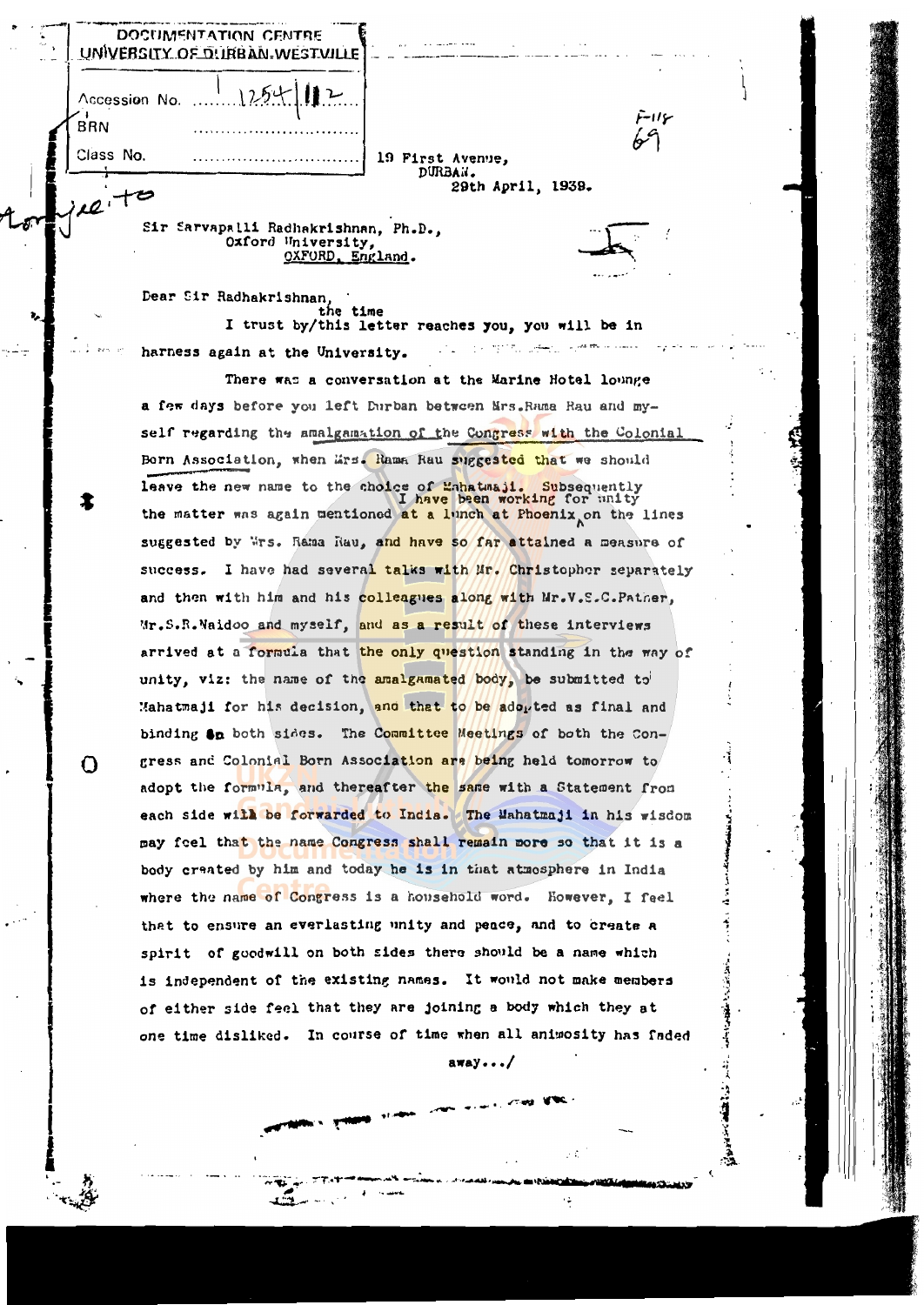away we might revert to the name of Natal Indian Congress. I would esteem it a favour if you will kindly write to him from Oxford and impress upon him the importance of this factor which has occured to me as the only way in eliminating all friction and working towards a lasting unity. At one time in 1913 Mahatamji/ owing to differences with obstinate officials of the Congress broke away from it and formed a body called Natal Indian Association. This name seems to me as acceptable. Please treat this suggestion as private and confidential, but I do beseech you to communicate with Mahatamaji immediately. I am enclosing a copy of a message from Mr. Rama Rau. which he sent us for tomorrow's meoting.

-2-

 $F=118$ 

ı

2.

3.

I have not received back my Autograph book which I handed you at the Durban Railway Station. Perhaps you have forgotten my request to write an insulring message in it. Will you please let me have the book back with the message desired by me at your convenience.

C.

I have received from the Typist the typewritten matter of your Durban lectures which I enclose herewith. Please have them corrected and returned to me as early as possible. It is intended to print them in book fore by the Candhi-Tagore Lectureship Trust.

I trust you are well and that you had a pleasant journey back.

Please convey my and my wife's kind regards to Lady Radhakrishnan. Please also accept my and my brother's and members of our families love and affection for you.

**Centre** 

Yours sincerely

à,